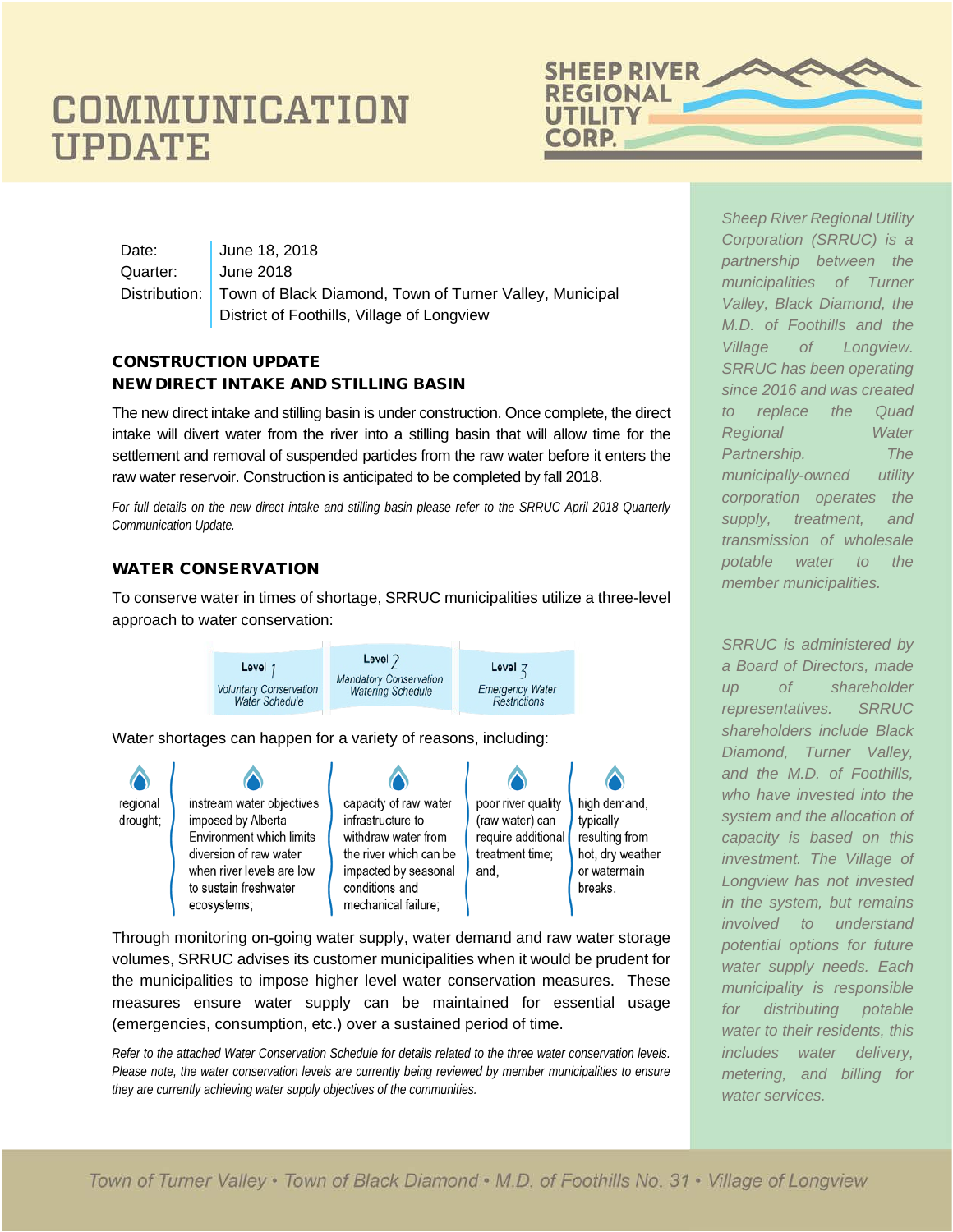*.* 



#### MANAGEMENT AND OPERATIONS

In 2013 SRRUC was incorporated with a vision for providing governance and operational capacity within its member municipalities. Through review of different governance and operations models, it was determined that highest benefit would be realized if governance and operations of SRRUC was provided through its member municipalities opposed to a third-party contractor.

In early 2018, SRRUC requested proposals from member municipalities to provide management and operational services. In May 2018, the SRRUC Board of Directors accepted the MD of Foothills proposal. The consolidation of management and operational services with one member municipality offers a number of benefits, including increased efficiency between administrative and operational services, cost effective service delivery and increased coverage for vacations, on-call and emergency responses. Transition of management and operations has no impact on the ownership and/or control of SRRUC.



#### YOU'RE INVITED

SRRUC will be holding its Annual General Meeting in the fall and you're invited. Stay tuned for date, time and location details.